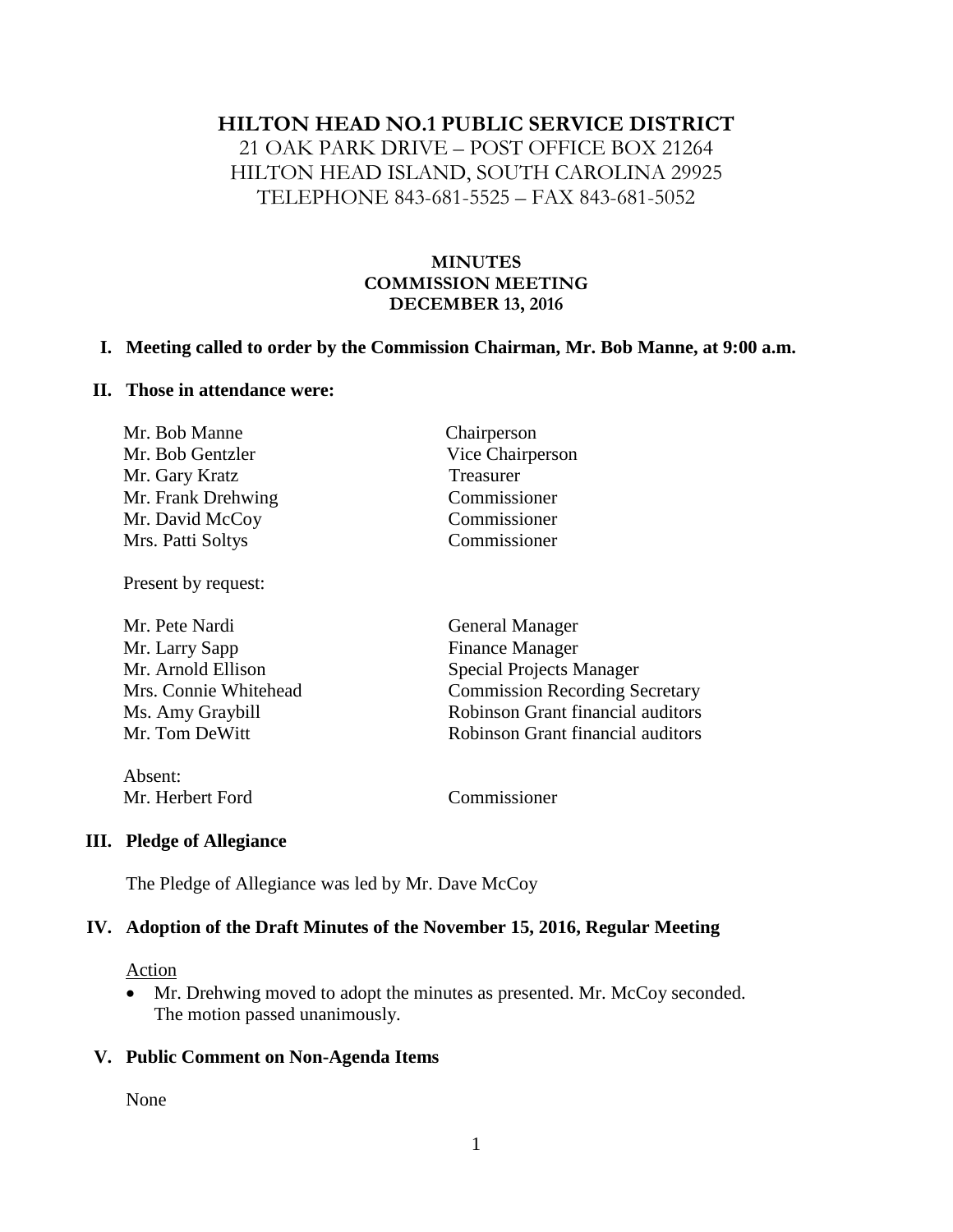## **VI. Nomination of Commission Officers**

#### Key Discussion Points

- At the November meeting, Mr. Drehwing nominated:
	- o Mr. Manne as Chair
	- o Mr. Gentzler as Vice-Chair
	- o Mr. McCoy as Secretary
	- o Mr. Kratz as Treasurer
- There were no other nominations.

Action

• Mr. Drehwing moved to adopt the nominations. Mr. McCoy seconded. The motion passed unanimously.

## **VII. 2017 Commission Meeting Calendar**

#### Key Discussion Points

- At the November meeting, staff presented the proposed 2017 Commission meeting/PSD holidays calendar.
- The proposed calendar maintains the fourth-Tuesday-of-the-month schedule, with the exception of the November and December meetings which are moved up to accommodate holidays.

Action

 Mr. Drehwing moved to adopt the proposed calendar. Mrs. Soltys seconded. The motion passed unanimously.

### **VIII. Commissioner Committee Assignments**

Key Discussion Points

• The Commission reviewed committee assignments. The previous committee assignments were:

### **Community & Personnel Relations Committee**

Bob Manne, Chair Frank Drehwing Dave McCoy

# **Finance Committee**

Dave McCoy, Chair Gary Kratz

# **Long Range Water Planning Committee**

Frank Drehwing, Chair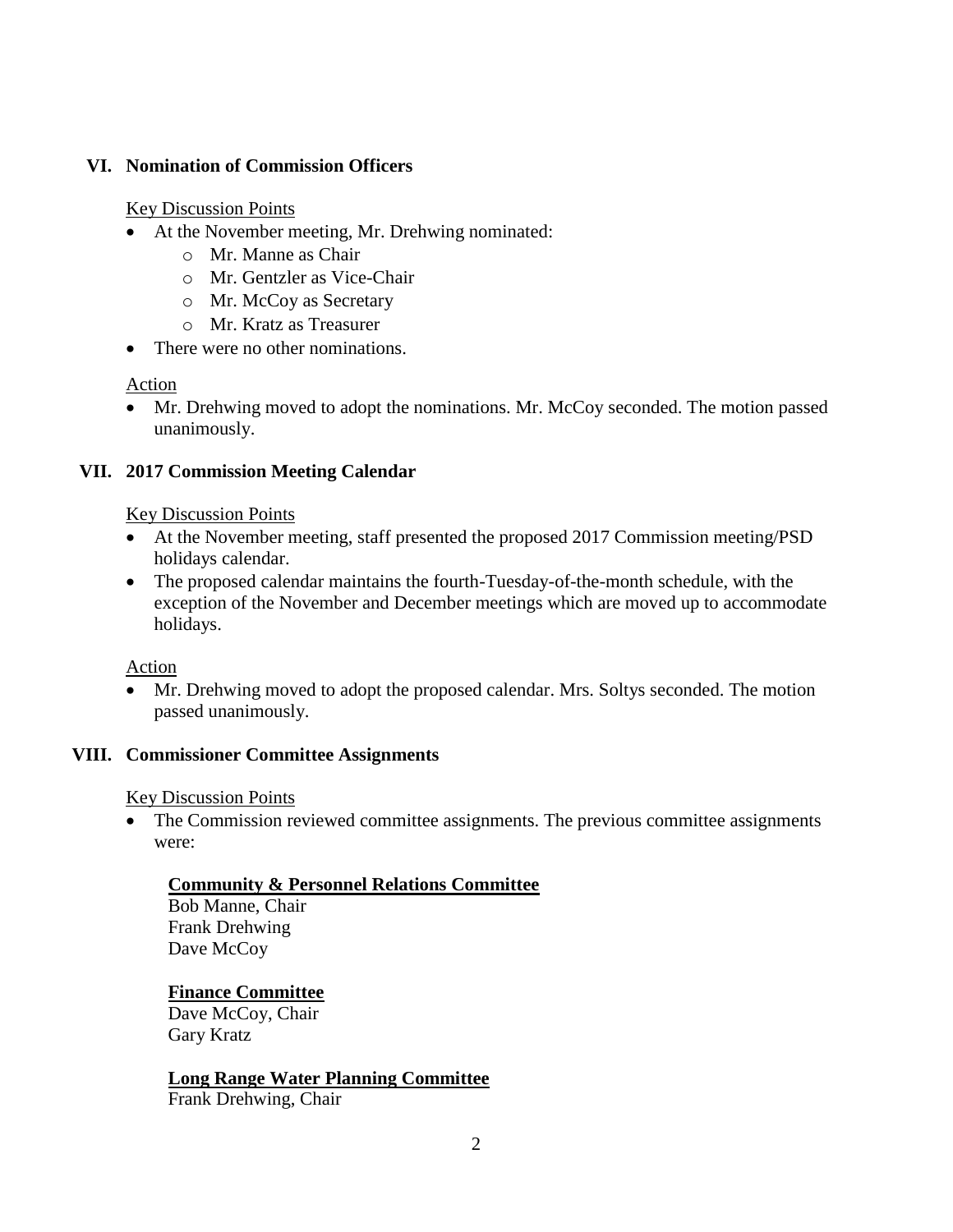Bob Manne Gary Kratz

### **Planning & Operations Committee**

Bob Gentzler, Chair Gary Kratz Herbert Ford

• The newly drafted committee assignments are:

## **Community & Personnel Relations Committee**

Bob Manne, Chair Frank Drehwing Dave McCoy Patti Soltys

## **Finance Committee**

Dave McCoy, Chair Gary Kratz Herbert Ford

## **Long Range Water Planning Committee**

Frank Drehwing, Chair Bob Manne Gary Kratz

### **Planning & Operations Committee**

Bob Gentzler, Chair Herbert Ford Patti Soltys

 Mr. Ford was not present for the meeting, but Mr. Manne will consult with him on whether he is interested in serving on the Finance Committee.

# **IX. CAFR**

### Key Discussion Points

- PSD financial auditor Ms. Amy Graybill presented the draft FY'16 Audited Financial Statements.
- The Management Discussion and Analysis was prepared by PSD staff and reviewed by Robinson Grant to ensure no misstatement.
- The auditor considers the PSD's internal controls to determine its auditing procedures for the purpose of expressing an opinion on the financial statements and not to provide assurance on internal controls.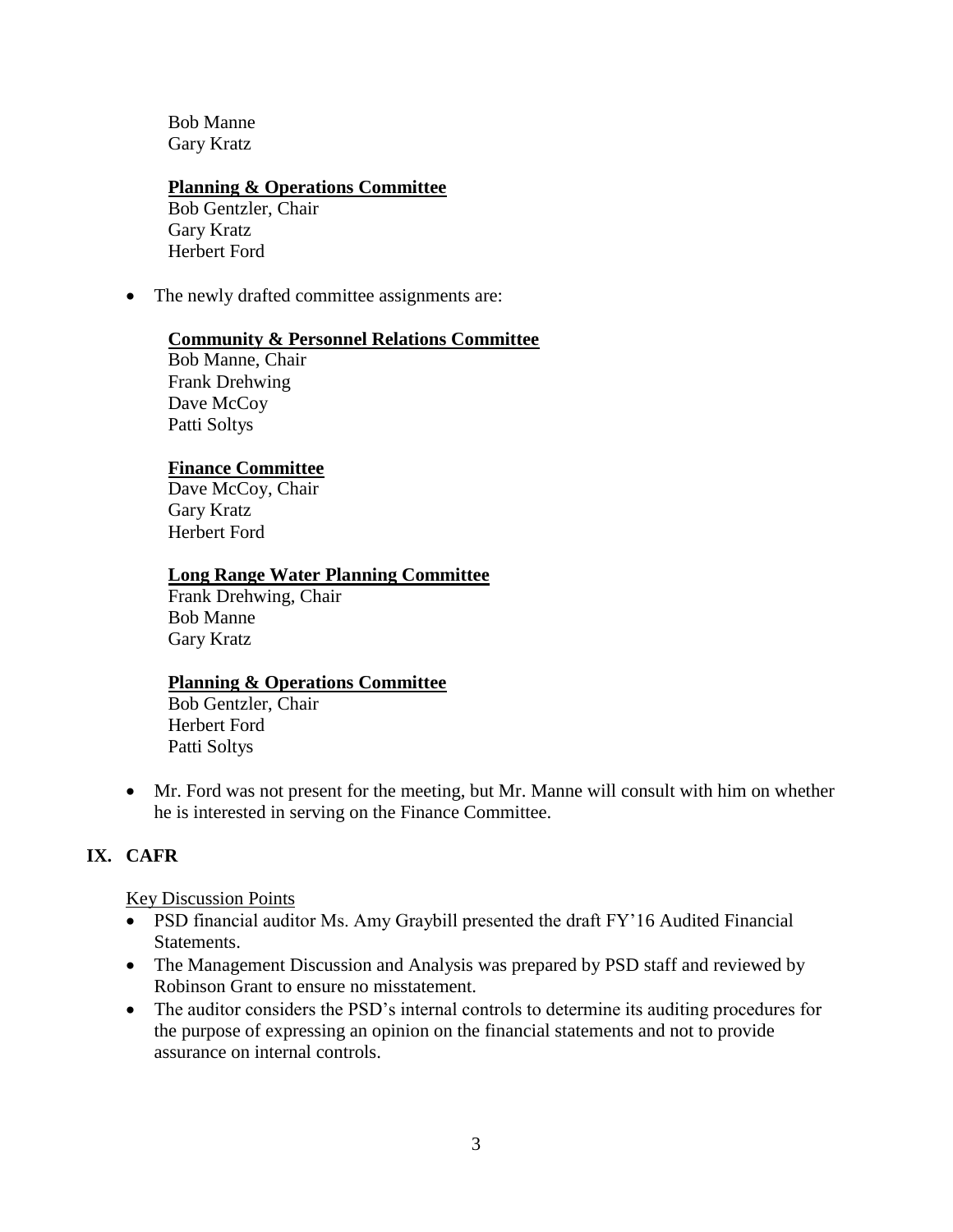- The auditor reviewed the financial analysis of the District, audited financial statements, notes to financial statements, supplemental financial information and statistical information.
- There were no new GASB changes this year.
- Operating Revenues are up due to a rate increase and the one-time sales tax reimbursement from Palmetto Electric.
- Purchased Water is down since the PSD's fourth RO skid was operational for the entire fiscal year.
- Capital Contributions are up 144% due to reimbursements received from the Town for the Gumtree Sewer Project.
- Payroll and related expenses is down due to the reduction of full-time employees.
- Fiscal Year 2016's change in net position was an increase of \$1,630,773 vs. FY'16 budgeted increase of \$221,336, which represents a of \$1,409,437 above budget which is mainly related to collection of capacity fees and developer contributions of systems in the amount of \$1,404,843.
- The auditor's clean opinion is that the financial statements present fairly, in all material respects, the financial position of Hilton Head No. 1 Public Service District as of June 30, 2016, and the changes in its financial position and its cash flows for the year then ended in conformity with principles generally accepted in the United States of America.
- The Finance Committee reviewed the FY '16 Comprehensive Annual Financial Report (CAFR), which includes the FY'16 Audited Financial Statements, and recommends approval of the CAFR by the board.

# Action

 Mr. McCoy moved to adopt the 2016 CAFR as presented. Mr. Kratz seconded. The motion passed unanimously.

# **X. Commissioner and Committee Reports**

# **A. Long Range Water Planning Committee**

# Key Discussion Points

 A PowerPoint to be presented during the strategic planning session will adequately cover the Committee's most recent discussions.

# **B. Finance Committee**

# Key Discussion Points

The auditor's presentation adequately covers the Committee's most recent discussions.

# **XI. General Manager's Report**

# Key Discussion Points

• The PSD's out-of-pocket Hurricane Matthew expenses to date are \$565,000; primarily man hours and repairs. The FEMA claim for reimbursement is pending.